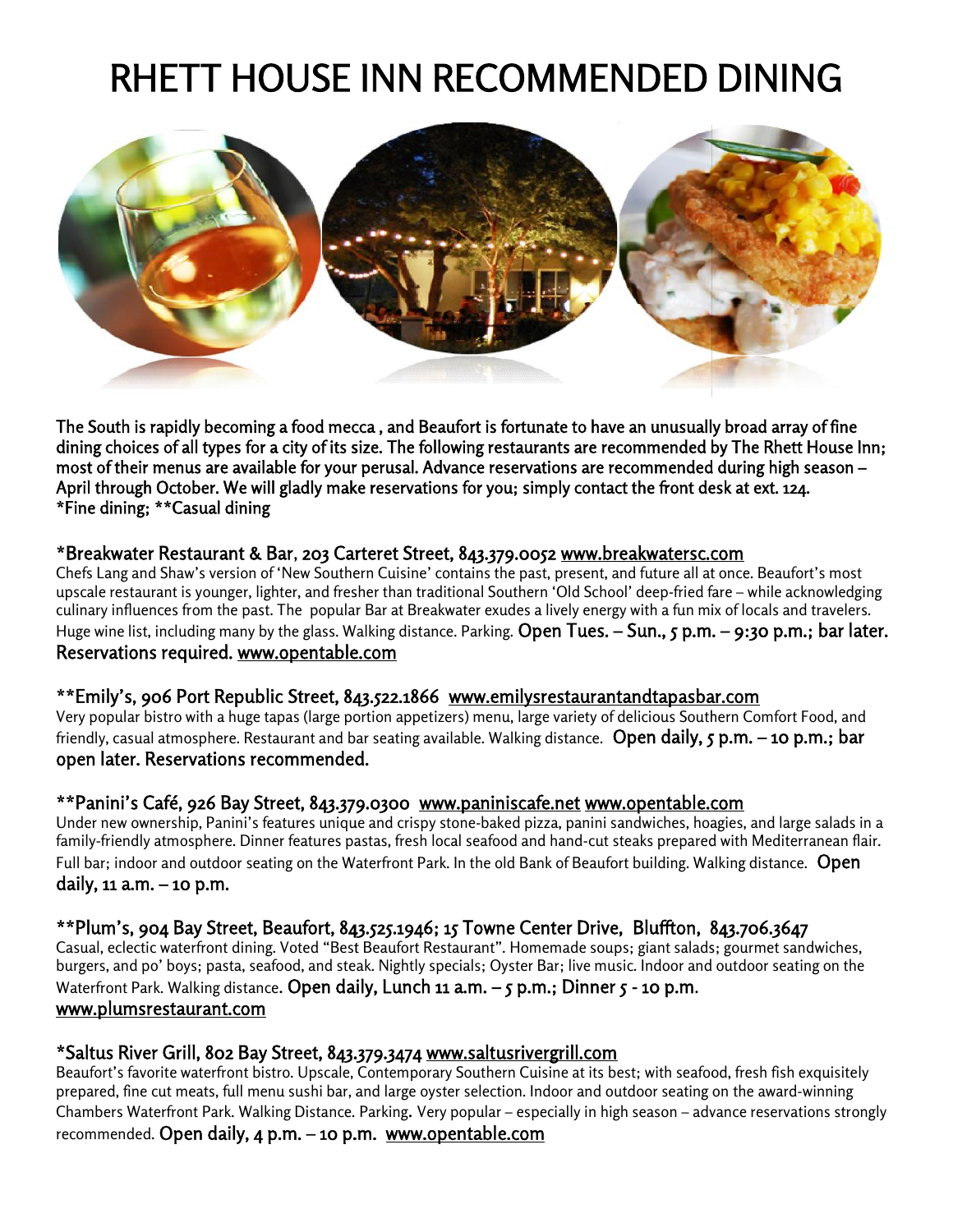# **\*Griffin Market, 403 Carteret Street, 843.524.0240 www.griffinmarket.com**

Beaufort's newest eatery brings relaxed elegance and a taste of Italy's Piedmont region to the Lowcountry of S. C. Situated on Carteret Street in historic downtown, the restaurant features the culinary and wine expertise of Laura and Riccardo Bonino, who moved the restaurant to Beaufort from its original location in the Georgetown neighborhood of Washington D.C. in 2011. *"The*

*food is glorious, and it is, by a long shot, the best Italian food ever served in South Carolina."* **– Pat Conroy. Tues. – Sat., Lunch 11:30 a.m. - 2:30 p.m.; Dinner 5:30 p.m. – 9:30 p.m.; Sun., Dinner 5:30 p.m. - 9:30 p.m.**

#### **\*\*Lowcountry Produce Market & Cafe', Restaurant/Market: 302 Carteret Street, Downtown; Farm: 1919 Trask Parkway, Lobeco (Highway 21 North, past the Whale Branch Bridge on the way to Charleston), 843.322.1900 www.lowcountryproduce.com**

*"History here is alive and served fresh daily."* Lowcountry Produce has resurrected a disappearing facet of American life: the seasonal rhythms of family food production and preservation. Canning and serving locally-grown, organic foods, this extremely popular local "secret" has been discovered and expanded to the stunningly renovated Old Beaufort City Hall building. Serving breakfast and lunch, with an astounding variety of food and gifts (the jarred pickles and fresh doughnuts are to die for). Walking distance; **A MUST-SEE. Shop open 7 days, 8 a.m. – 7 p.m.; Breakfast Wed. – Sun. 8 a.m. – 11 a.m.; Lunch 7 days, 11:30 a.m. – 3:00 p.m.**

#### **\*Wren, 210 Carteret Street, 843.524.9463**

A hip neighborhood bistro and bar which boasts a relaxing, yet upscale environment. Serves delectable dishes with home-grown ingredients, unique micro-brews, and carefully selected wines. Walking distance.

#### **Open Mon. – Sat., Lunch 11 a.m. – 3 p.m.; Dinner 5 p.m. – 10 p.m.**

#### **\*Bistro at The Tooting Egret, 706 Craven Street, 843.521.4506**

Located in the renovated Historic Beaufort Firehouse 3 blocks from The Rhett House Inn, this hip, upscale bistro has quickly become a Beaufort favorite. Like being welcomed into a stylish friend's home – beautifully presented, delicious dishes will thrill your eyes as well as your palate. Menu changes with the seasons to take advantage of fresh ingredients; huge wine selection also varies. Also contains an upscale shop full of eclectic, unusual housewares, furnishing, and decorative accessories, and a floral designer. Walking distance. **ANOTHER MUST-SEE. Shop open Tues. – Sat., 10 a.m. – 5 p.m.; Sun. 10 a.m. - 3 p.m., and during bistro dinner hours. Bistro hours: Lunch Tues. – Sat., 11:30 a.m. – 2:30 p.m.; Dinner Thurs. – Sat. 6 p.m. – 9:30 p.m. Sunday Brunch 10 a.m. – 3 p.m.**

# **\*\*11th Street Dockside, 1699 11th St. West, Port Royal (29935); 71 Sea Island Pkwy., Lady's Island (29902),**

**843.524.7433 (Two locations)** Casual, family-friendly waterfront dining. Fresh-from-the-docks fish, crabs, oysters, clams, and other seafood; surf-and-turf specialties prepared while the sun sets over Battery Creek and Parris Island at the Port Royal location, and the Beaufort River and downtown at the Lady' Island location. Hugely popular; highly recommended by locals and visitors, who come from miles around (and wait in long lines) for Dockside's delectable menu. **Extremely popular – especially in high season (April – September).** Reservations not accepted, but **guests of The Rhett House Inn receive priority seating and do not wait in line**. Ask for details and directions at the front desk. **Open daily, 4:30 p.m. – 10:00 p.m. www.11thstreetdockside.com**

> **The Rhett House Inn 1009 Craven Street, Beaufort, SC 29902 (843) 524-9030 (888) 480-9530 info@rhetthouseinn.com**

> > **Front Desk: Ext. 124**